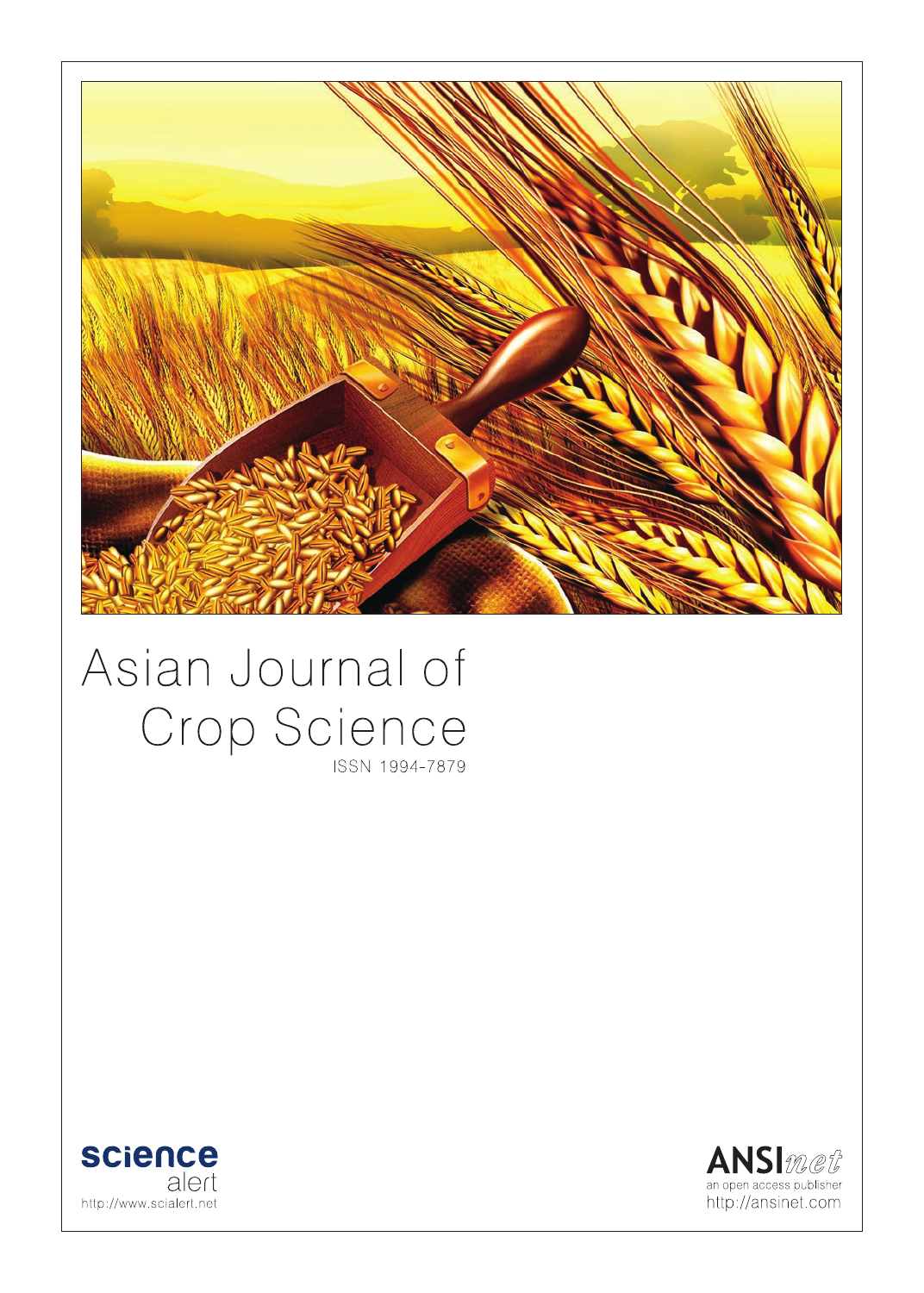#### **OPEN ACCESS Asian Journal of Crop Science**

ISSN 1994-7879 DOI: 10.3923/ajcs.2022.11.19



## **Research Article Response of Maize (***Zea mays* **L.) Varieties to Nitrogen Application in the Guinea Savanna Agro-Ecology of Ghana**

#### Alhassan Bawa

Department of Sustainable Agriculture, Faculty of Agriculture and Natural Resources, Tamale Technical University, Tamale, Ghana

### Abstract

Background and Objective: Maize is one of the oldest cultivated crops and, globally, it is the third most important cereal after wheat and rice in the area and total production. Compared to all other cereals, maize has the highest average yield per unit area. The objective of the research was to evaluate maize varietal response to different nitrogen fertilizer rates. Materials and Methods: The treatment consisted of 2 factors, namely, 6 varieties of maize and 4 levels of nitrogen application rates. These were arranged in 6×4 factorial combinations and laid out using Randomized Complete Block Design (RCBD) with 3 replications. Data collected were subjected to combined analysis for variation in factorial experiments in RCBD using Genstat statistical package edition 18. Means were separated using Duncan's multiple range test at a 5% probability level. Results: The study revealed that varieties such as IWD-C3-SYN-F2 and OBATAMPA produced the highest grain yield and growth parameters (agronomic traits) relative to other varieties. Maximum grain yield and biomass production also occurred at nitrogen application rates of 90 and 120 kg N ha<sup>—1</sup>. **Conclusion:** Varieties such as IWD-C3-SYN-F2 and OBATAMPA and N rate of 90 kg N ha<sup>-1</sup> are therefore, recommended to be used for maize production by the resource-poor farmers in the Guinea Savanna Agro-Ecology of Ghana.

Key words: Nitrogen rates, pistillate flowers, growth parameters, yield components, Guinea Savanna, agroecology, resource-poor farmers

Citation: Bawa, A., 2022. Response of maize (Zea mays L.) varieties to nitrogen application in the Guinea Savanna agro-ecology of Ghana. Asian J. Crop Sci., 14: 11-19.

Corresponding Author: Alhassan Bawa, Department of Sustainable Agriculture, Faculty of Agriculture and Natural Resources, Tamale Technical University, Tamale, Ghana

Copyright: © 2022 Alhassan Bawa. This is an open access article distributed under the terms of the creative commons attribution License, which permits unrestricted use, distribution and reproduction in any medium, provided the original author and source are credited.

Competing Interest: The author has declared that no competing interest exists.

Data Availability: All relevant data are within the paper and its supporting information files.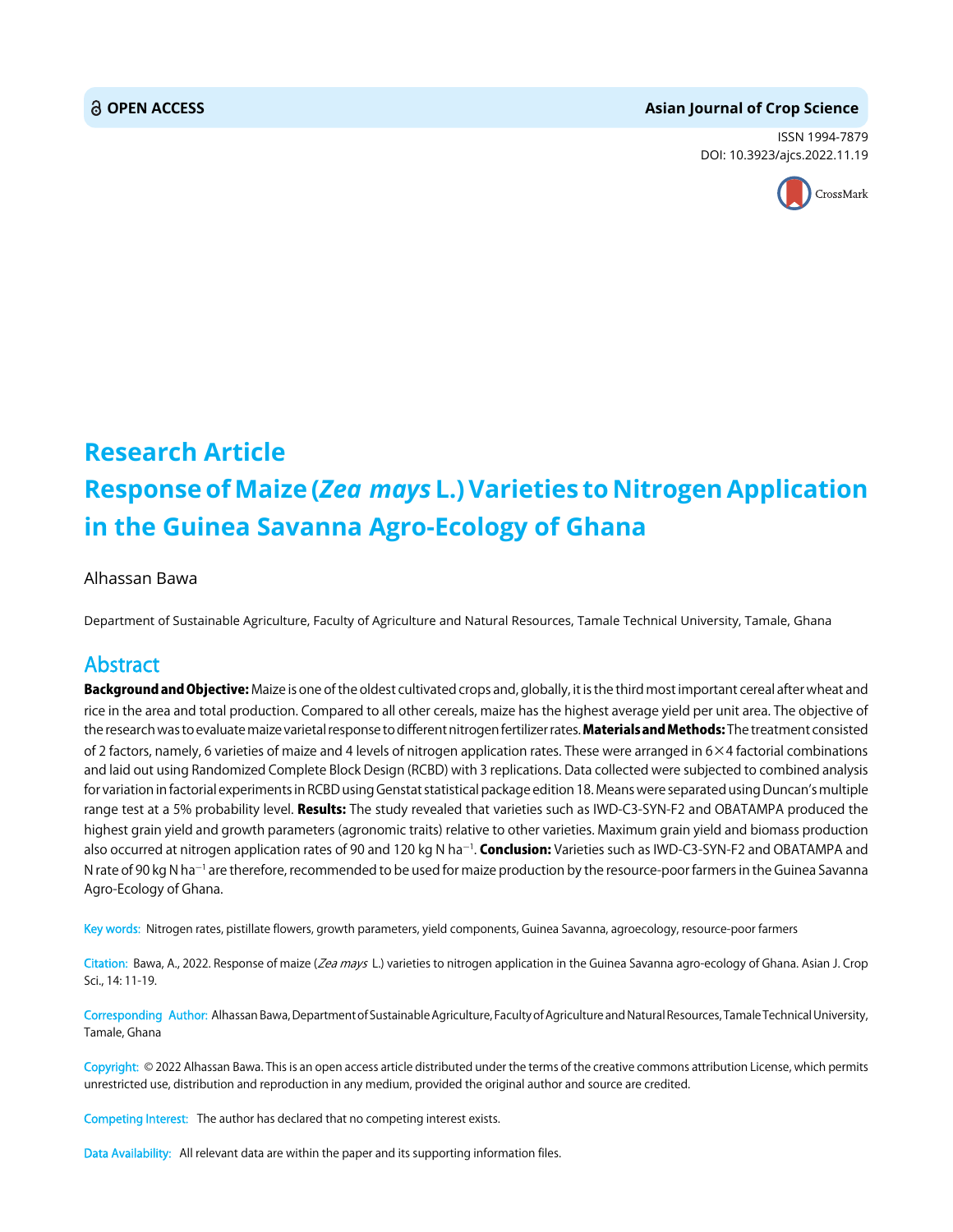#### INTRODUCTION

Maize (*Zea mays* L.) belongs to the tribe *Maydeae* of the grass family Gramineae (Poaceae). It is a native of Southern Mexico<sup>1</sup>. Maize is a versatile crop grown over a range of agroclimatic zones<sup>2</sup>. The genus Zea (zela) is derived from a Greek name for food grass. The genus Zea consists of 4 species of which Zea mays L. is economically important. The other Zea species, referred to as teosintes are largely wild grasses native to Mexico and Central America<sup>1</sup>. The number of chromosomes in Zea mays is  $2n = 20$ . Maize is a tall, determinate and monoecious plant. The plant has separate staminate and pistillate flowers on the same plant. It is an annual  $C_4$  plant varying in height from 1-4 m<sup>2</sup>. Maize is generally a protandrous plant, that is, the maize flower matures earlier than the female. Maize was introduced into Ghana by the Portuguese traders at the beginning of the 16th century and has become ultimately, the major essential cereal crop cultivated in the country. Maize ranks 3rd globally in the area and total production, after wheat and rice<sup>1</sup>. Maize remains an essential cereal crop and is a polyvalent seed. The large percentage of maize produced in Africa is utilized for household consumption even though it is progressively used for feeding animals<sup>3</sup>. In Northern Ghana, maize stovers are used as fuelwood and for several decades, maize has been used as an industrial raw material from which products such as cornflakes, oil, jam, alcohol and paper are produced<sup>4</sup>.

The area planted to maize in Ghana is approximately 1 million ha. The per capita consumption of maize is also estimated at 44 kg per person per year and the national demand is projected to grow at about 1.83% per annum<sup>5</sup>. Maize is an important cereal cultivated in all the 5 agro-ecological zones of Ghana. These include forest, Guinea Savanna, coastal savanna, transitional zone and Sudan savanna<sup>7</sup>. The Guinea and Sudan savannas however have the highest potential for increased maize production and productivity due to high solar radiation and low incidence of diseases<sup>6</sup>. Maize is one of the country's major food security crops. Furthermore, it also remains Ghana's most consumed cereal crop, with surging production since 19657 . Maize is largely the utmost prudent cereal crop in Ghana and it is cultivated largely by rural and peri-urban farm families and the resource-poor smallholder farmers<sup>8</sup>. It is extensively eaten nationwide and is Ghana's second most essential staple food after cassava<sup>9</sup>. The maize crop, however, has a minimum stress-tolerant among the three main cereal crops<sup>10</sup>.

The maize crop plays an important role in improving the nutrition and livelihoods of the people of Ghana and the world at large. Maize is the principal staple crop that is produced and consumed by most farm households in Ghana. It is produced predominantly by smallholder resource-poor under rain-fed conditions. The crop is adapted and grows well in most of the ecological zones of Ghana including the Northern savanna. It is a major source of calories in Ghana. It has nearly replaced traditional staple crops like sorghum and pearl millet in Northern Ghana. Maize production in Ghana is, however, bedevilled with problems of soil degradation, low soil nutrient levels (particularly nitrogen and phosphorus), inappropriate fertilizer application, leaching of soil minerals as well as bush burning. This has been the major cause of the low yield of maize in the Guinea Savanna agro-ecology of Ghana<sup>11</sup>. The average maize grain yield in Ghana is about 1.7 t $\,$ ha $^{-1}$  as against an estimated achievable yield of about 6.0 t ha<sup> $-112$ </sup> as a result of low nitrogen and phosphorus levels in the soil, inappropriate fertilizer application, drought and Striga infestation<sup>13</sup>. Nitrogen is an essential part of chlorophyll<sup>14</sup> and also forms a significant unit of many enzymes, nucleic acid and proteins. Therefore, deficiency or over-application of nitrogen affects maize yields negatively<sup>15</sup>. An optimal nitrogen application enhances the protein content aside from the resultant significant increase in the yield of maize crops<sup>16</sup>. Nitrogen deficiency stems from low crop development which reduces crop yield, leaf area, leaf number and photosynthetic rate. To boost the productivity of the maize crop, various nitrogen fertilizer application regimes need to be critically examined to determine the optimum N application rate for increased maize grain production.

The objective of the study was to examine the varietal response of maize to different nitrogen fertilizer application rates.

#### MATERIALS AND METHODS

**Experimental area:** The study was conducted at Nyankpala in the Northern Region of Ghana. This research project was conducted from 2016-2017. The experimental site is located in the Guinea Savanna agro-ecological zone of Ghana. The Guinea Savanna zone covers an area of 147,900 km<sup>2</sup>, which is over one-third of the entire land area of Ghana<sup>17</sup>. The area is characterized by high temperature and low humidity during most parts of the year. The rainfall pattern is monomodal and erratic with an annual mean of 1100 mm which mostly begins in April-May and ends in October. The area is also characterized by a long dry season (4-6 months) which normally takes place from November to April. Intermittent dry spells often lasting up to 2-4 weeks occur during the growing season<sup>17</sup>. The rainfall, evaporation and temperature patterns monitored at Nyankpala from January-December during 2012, 2013 and 2014 cropping seasons are presented in Table 1.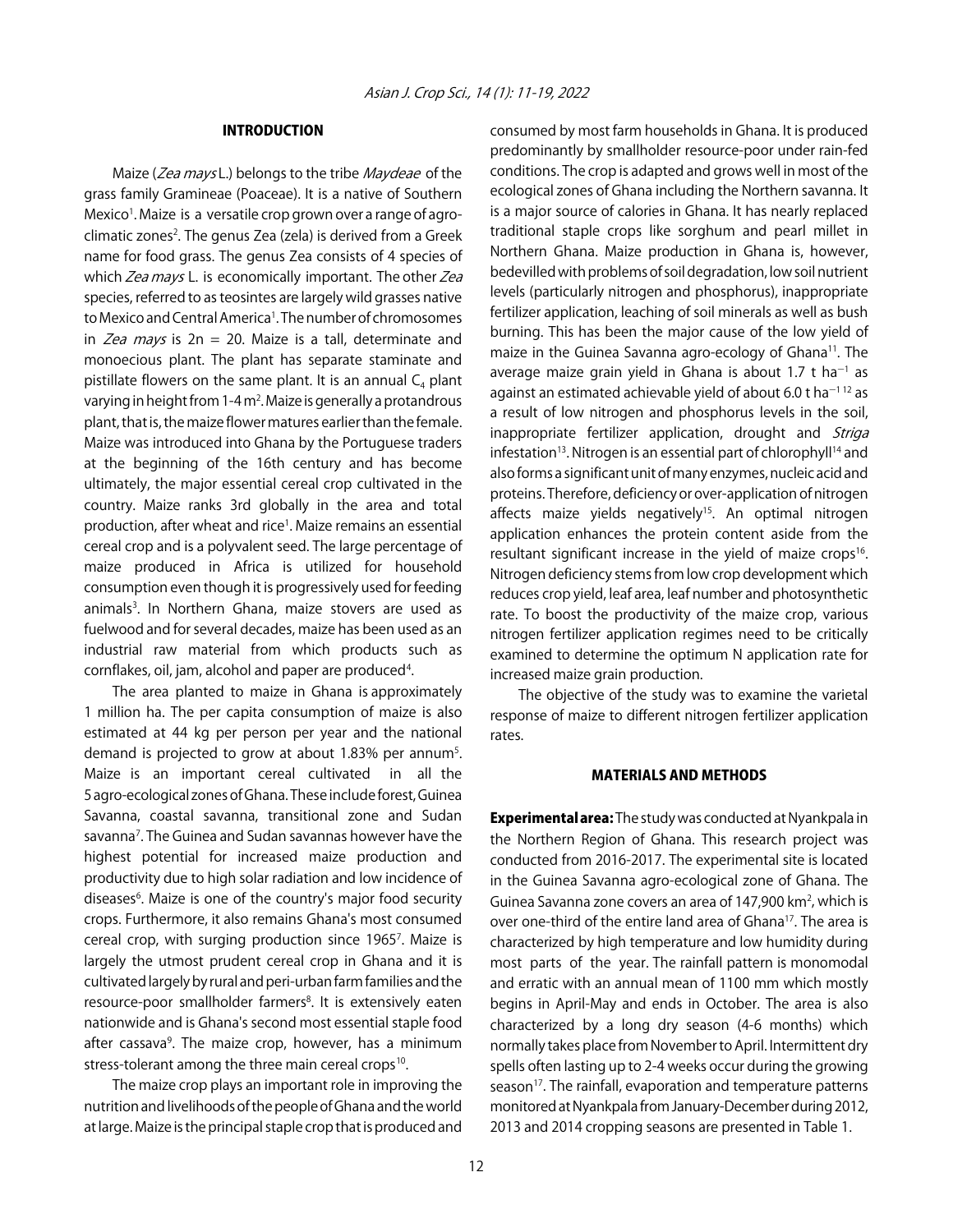| Table 1: Rainfall, evaporation and temperature variations at the experimental location from January-December during 2012, 2013 and 2014 cropping seasons |                      |       |       |                        |       |       |                         |      |      |
|----------------------------------------------------------------------------------------------------------------------------------------------------------|----------------------|-------|-------|------------------------|-------|-------|-------------------------|------|------|
| Months                                                                                                                                                   | Total rain fall (mm) |       |       | Total evaporation (mm) |       |       | Mean temperature $(°C)$ |      |      |
|                                                                                                                                                          | 2012                 | 2013  | 2014  | 2012                   | 2013  | 2014  | 2012                    | 2013 | 2014 |
| January                                                                                                                                                  | 0.0                  | 0.0   | 0.0   | 195.9                  | 230.9 | 185.0 | 26.6                    | 27.3 | 28.4 |
| February                                                                                                                                                 | 41.7                 | 2.4   | 2.4   | 209.4                  | 223.2 | 202.2 | 30.2                    | 34.6 | 29.9 |
| March                                                                                                                                                    | 1.7                  | 89.6  | 25.7  | 245.0                  | 194.8 | 223.3 | 32.7                    | 44.1 | 31.9 |
| April                                                                                                                                                    | 108.9                | 66.8  | 50.7  | 163.6                  | 167.1 | 176.5 | 30.6                    | 37.8 | 31.5 |
| May                                                                                                                                                      | 88.1                 | 30.0  | 45.6  | 147.1                  | 168.2 | 174.2 | 29.0                    | 29.8 | 31.2 |
| June                                                                                                                                                     | 148.9                | 161.9 | 166.5 | 114.9                  | 110.4 | 117.1 | 27.6                    | 31.3 | 29.4 |
| July                                                                                                                                                     | 198.8                | 203.8 | 122.9 | 92.3                   | 116.6 | 97.2  | 26.1                    | 26.7 | 27.9 |
| August                                                                                                                                                   | 77.0                 | 217.4 | 240.0 | 80.1                   | 85.6  | 78.0  | 25.6                    | 26.0 | 26.9 |
| September                                                                                                                                                | 209.1                | 164.1 | 195.6 | 74.4                   | 77.6  | 80.5  | 26.5                    | 26.4 | 26.8 |
| October                                                                                                                                                  | 151.3                | 119.7 | 153.1 | 98.9                   | 93.7  | 98.2  | 27.6                    | 27.6 | 28.1 |
| November                                                                                                                                                 | 0.0                  | 23.3  | 0.0   | 138.7                  | 127.4 | 139.0 | 29.1                    | 29.0 | 30.0 |
| December                                                                                                                                                 | 4.8                  | 0.0   | 0.0   | 118.3                  | 163.2 | 174.8 | 27.6                    | 27.5 | 28.4 |

#### Asian J. Crop Sci., 14 (1): 11-19, 2022

Source: SARI annual reports for 2012, 2013 and 2014

Table 2: Physico-chemical characteristic of the soil at horizon 0-15 cm at Nyankpala

| Parameters                                      | Value      | Remarks     |
|-------------------------------------------------|------------|-------------|
| Texture                                         | Sandy loam |             |
| рH                                              | 6.50       | Mod. acidic |
| Organic matter (OC)                             | 1.9        | Low         |
| Total phosphorus (P) (mg $kg^{-1}$ )            | 1.80       | Very low    |
| Organic carbon (q $kq^{-1}$ )                   | 1.58       | Very low    |
| Total nitrogen (N) $(q kq^{-1})$                | 0.65       | Very low    |
| Exchangeable potassium $(K)$ (cmol. $kq^{-1}$ ) | 0.65       | Low         |

Source: Field experiment, 2016

**Soil analysis:** Before planting, soil samples were randomly collected from four different cores at 0-15 cm for the determination of soil physical and chemical properties using a soil auger. Results from soil analysis indicated that soils at the experimental site were largely Sandy loam and classified as Ferric Acrisol, equivalent to Typic Haplustult in the USDA soil classification system. The soil pH was 6.5 with very low nitrogen and organic matter content. The result of the initial soil analysis is presented in Table 2.

Land preparation and experimental design: The experiments were conducted at the experimental field of the CSIR-Savanna Agricultural Research Institute (SARI) at Nyankpala in the Northern Region of Ghana. In each of the experimental years, the land was prepared by ploughing, after which all debris was removed. Land demarcation was done using lining and pegs. The prepared land was levelled using a hoe before seeds of the genotypes were planted. Six maize varieties obtained from the Savanna Agricultural Research Institute (SARI) of the Council for Scientific and Industrial Research (CSIR) were screened under 4 nitrogen fertilizer application rates for improved grain yield, yield components and other growth/agronomic characteristics during the 2016 and 2017 cropping seasons under field experimental conditions. The treatment consisted of 2 factors, namely,

6 varieties of maize and 4 levels of nitrogen application rates. The 6 varieties used for the study were: TZE-W-DT-STR-C4, IWD-C3-SYN-F2, GH120 DYF/D POP, OBATAMPA, DT-STR-W-C2 and COMP 1 SYN. The four nitrogen rates used for the study were: 0, 60, 90 and 120 kg N ha $^{-1}$ . These were arranged in 6  $\times$  4 factorial combinations and laid out using Randomized Complete Block Design (RCBD) with three replications. The control plants (0 kg N ha<sup>-1</sup>) did not receive nitrogen fertilizer. The furrows between blocks/replications were 1.5 m whiles 1 m space was left in between plots. A plot size of  $6\times4$  m was used with a planting distance of 75×40 cm. Planting was done in July, 2016 and 2017. Three seeds per hill were planted and later thinned out to two per hill after germination. The plant population for all plots were 66,666 plants ha<sup>-1</sup>.

**Cultural practices:** Four nitrogen fertilizer regimes were applied  $(0, 60, 90$  and 120 kg N ha<sup>-1</sup>). The side placement method of fertilizer application was employed in a split application. Basal fertilizer (NPK 15-15-15) was applied at 2 weeks after planting at the rate of 0 and 45 kg N PK ha<sup>-1</sup>. Plants were top-dressed with additional N using urea at the rate of 0, 15, 45 and 75 kg N ha<sup>-1</sup> at 4 weeks after planting. Pre-emergence chemical weed application was carried out. Application of a combination of Pendimethalin [N-(1-ethyl propyl)-3, 4-dimethyl-2, 6-dinitrobenzenamine] and Gesaprim [2-chloro-4-(ethylamino)-6-(isopropylamino)-5-triazine] at a rate of 1.5 L and 1.0 L ha<sup>-1</sup> were used at planting. Where there was heavy weed growth before planting, an additional application of Paraquat (1, 1-dimethyl-4, 4-bipyridinium ion) was also carried out at 1.0 L ha<sup>-1</sup>. Hand weeding was also carried out to keep the experimental field free of weeds 4 weeks after planting.

Data collection and analysis: During the 2016 and 2017 cropping seasons, data on chlorophyll content, number of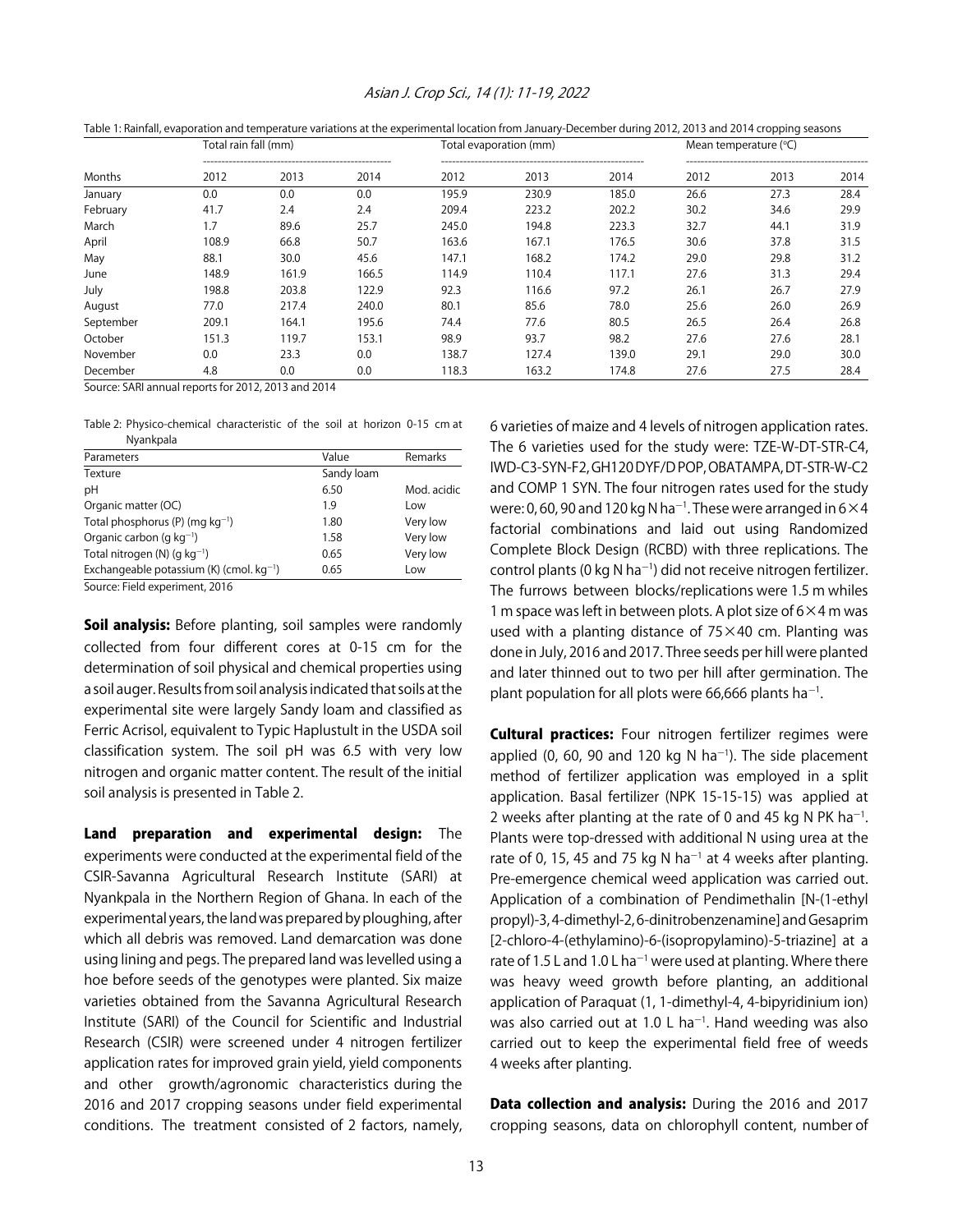leaves, plant height, days to 50% tasselling, days to 50% silking, days to 50% physiological maturity, hundred seeds weight, total biomass production, number of grains per cob and total grain yield were recorded and subjected to combined analysis for variation in factorial experiments in RCBD using Genstat statistical package edition 18. Means were separated using Duncan's multiple range test at a 5% probability level.

#### RESULTS

#### Effect of variety on growth parameters

Leaf, shoot and biomass production: Two seasons were combined and analyzed and the results indicated that the variety GH120 DYF/D POP produced the lowest number of 11 leaves, while OBATAMPA produced the highest number of 14 leaves (Table 3). There were significant differences (p<0.05) between OBATAMPA and GH120 DYF/D POP to leave production (Table 4). COMP 1 SYN recorded the highest plant height of 181 cm whilst TZE-W-DT-STR-C4 recorded the least plant height of 121 cm. There was a significant difference (p<0.05) between COMP 1 SYN and TZE-W-DT-STR-C4 for shoot production.

Total biomass production was highest among OBATAMPA  $(13500 \text{ kg } ha^{-1})$  but this was not significantly different (p>0.05) from that of COMP 1 SYN which recorded biomass of 13000 kg ha<sup>-1</sup>.

Silk production and physiological maturity: The variety COMP 1 SYN took a maximum of 68 days for silk production whilst DT-STR-W-C2 took a minimum of 59 days to produce silk (Table 3). There was a significant difference (p<0.05) in terms of the number of days for silk production between the varieties COMP 1 SYN and DT-STR-W-C2 (Table 4). COMP 1 SYN took a maximum of 93 days to attain physiological maturity and this was significantly different from all the other five varieties to days to physiological maturity.

#### Effect of variety on grain yield and 100-grain weight:

OBATAMPA recorded the highest grain yield of 3.6 t ha<sup>-1</sup> under all N application rates (Table 3). The yield was however not significantly different (p>0.05) from that of IWD-C3-SYN-F2  $(3.5$  t ha<sup>-1</sup>) (Table 4). The variety GH120 DYF/D POP produced the lowest grain yield of 2.5 t ha<sup>-1</sup>. For grain weight, OBATAMPA recorded the highest of 45 g but this was not significantly different (p>0.05) from that of IWD-C3-SYN-F2 (39 g) and TZE-W-DT-STR-C4 (39 g).

#### Effect of nitrogen rate on growth parameters

Leaf, shoot and biomass production: All the varieties applied with 90 kg N ha<sup>-1</sup> recorded an average of 13 leaves, whilst the varieties applied with 0 kg N ha<sup>-1</sup> recorded the lowest of 10 leaves (Fig. 1). They were no significant differences

Table 3: Effect of variety on yield and growth parameters measured during the 2016 and 2017 cropping seasons Growth and yield parameters

|                 | Sibwarding yield parameters |                      |                        |                                       |                                                 |                         |                                 |  |  |
|-----------------|-----------------------------|----------------------|------------------------|---------------------------------------|-------------------------------------------------|-------------------------|---------------------------------|--|--|
| Varieties       | Number<br>of leaves         | Plant height<br>(cm) | Days to<br>50% silking | Days to 50%<br>physiological maturity | Total biomass<br>(in 1000 kg ha <sup>-1</sup> ) | 100-grain<br>weight (g) | Grain yield<br>$(t \, ha^{-1})$ |  |  |
| TZE-W-DT-STR-C4 | 13 <sub>ab</sub>            | 121 <sup>d</sup>     | 60 <sup>cd</sup>       | 83 <sup>d</sup>                       | 11 <sup>ab</sup>                                | 39 <sub>ab</sub>        | 2.8 <sup>ab</sup>               |  |  |
| IWD-C3-SYN-F2   | $12$ abc                    | 131 <sup>c</sup>     | 65 <sup>b</sup>        | 90 <sup>b</sup>                       | 13.5 <sup>a</sup>                               | 39ab                    | 3.5 <sup>a</sup>                |  |  |
| GH120 DYF/D POP | 11 <sup>c</sup>             | 161 <sup>b</sup>     | 60 <sup>cd</sup>       | 83 <sup>d</sup>                       | 8 <sup>b</sup>                                  | 31 <sup>c</sup>         | 2.5 <sup>b</sup>                |  |  |
| OBATAMPA        | 14 <sup>a</sup>             | 158 <sup>b</sup>     | 66 <sup>ab</sup>       | 88 <sup>c</sup>                       | $13.5^a$                                        | 45 <sup>a</sup>         | 3.6 <sup>a</sup>                |  |  |
| DT-STR-W-C2     | 1 Jabc                      | 130 <sup>c</sup>     | 59 <sup>d</sup>        | 83 <sup>d</sup>                       | 11 <sup>ab</sup>                                | $36^{bc}$               | 2.7 <sup>ab</sup>               |  |  |
| COMP 1 SYN      | $12^{abc}$                  | 181 <sup>a</sup>     | 68 <sup>a</sup>        | 93 <sup>a</sup>                       | 13 <sup>a</sup>                                 | 38 <sup>b</sup>         | 2.9 <sub>ab</sub>               |  |  |
| Mean            | 12.1                        | 147                  | 62.9                   | 86.1                                  | 11.7                                            | 38                      | 2.9                             |  |  |
| SEM             |                             |                      |                        |                                       |                                                 |                         |                                 |  |  |

SEM: Standard error of the mean

Table 4: Analysis of variance for yield and yield components as influenced by varietal, N rates and interaction effects in 2016 and 2017 cropping seasons

|                         |    | $\sim$ probability (0.00) |                      |                        |                                       |                                                        |                         |                                 |  |
|-------------------------|----|---------------------------|----------------------|------------------------|---------------------------------------|--------------------------------------------------------|-------------------------|---------------------------------|--|
| Source of<br>variations | DF | Number<br>of leaves       | Plant height<br>(cm) | Days to<br>50% silking | Days to 50%<br>physiological maturity | <b>Total biomass</b><br>(in 1000 kg ha <sup>-1</sup> ) | 100-grain<br>weight (g) | Grain yield<br>$(t \, ha^{-1})$ |  |
| Fertilizer rate (N)     |    | 0.000                     | 0.000                | 0.000                  | 0.000                                 | 0.000                                                  | 0.000                   | 0.000                           |  |
| Variety (V)             |    | 0.042                     | 0.000                | 0.000                  | 0.000                                 | 0.002                                                  | 0.000                   | 0.009                           |  |
| $N \times V$            | 23 | 0.253                     | 0.240                | 0.348                  | 0.224                                 | 0.360                                                  | 0.439                   | 0.472                           |  |
| Residual                | 40 |                           |                      |                        |                                       |                                                        |                         |                                 |  |
| Total                   | 71 |                           |                      |                        |                                       |                                                        |                         |                                 |  |
| SE                      |    |                           |                      |                        |                                       |                                                        |                         |                                 |  |
| CV(% )                  |    | 14.13                     | 15.20                | 45.60                  | 33.51                                 | 6.22                                                   | 10.12                   | 28.84                           |  |
|                         |    |                           |                      |                        |                                       |                                                        |                         |                                 |  |

DF: Degree of freedom, CV: Coefficient of variation and SE: Standard error

F probability (0.05)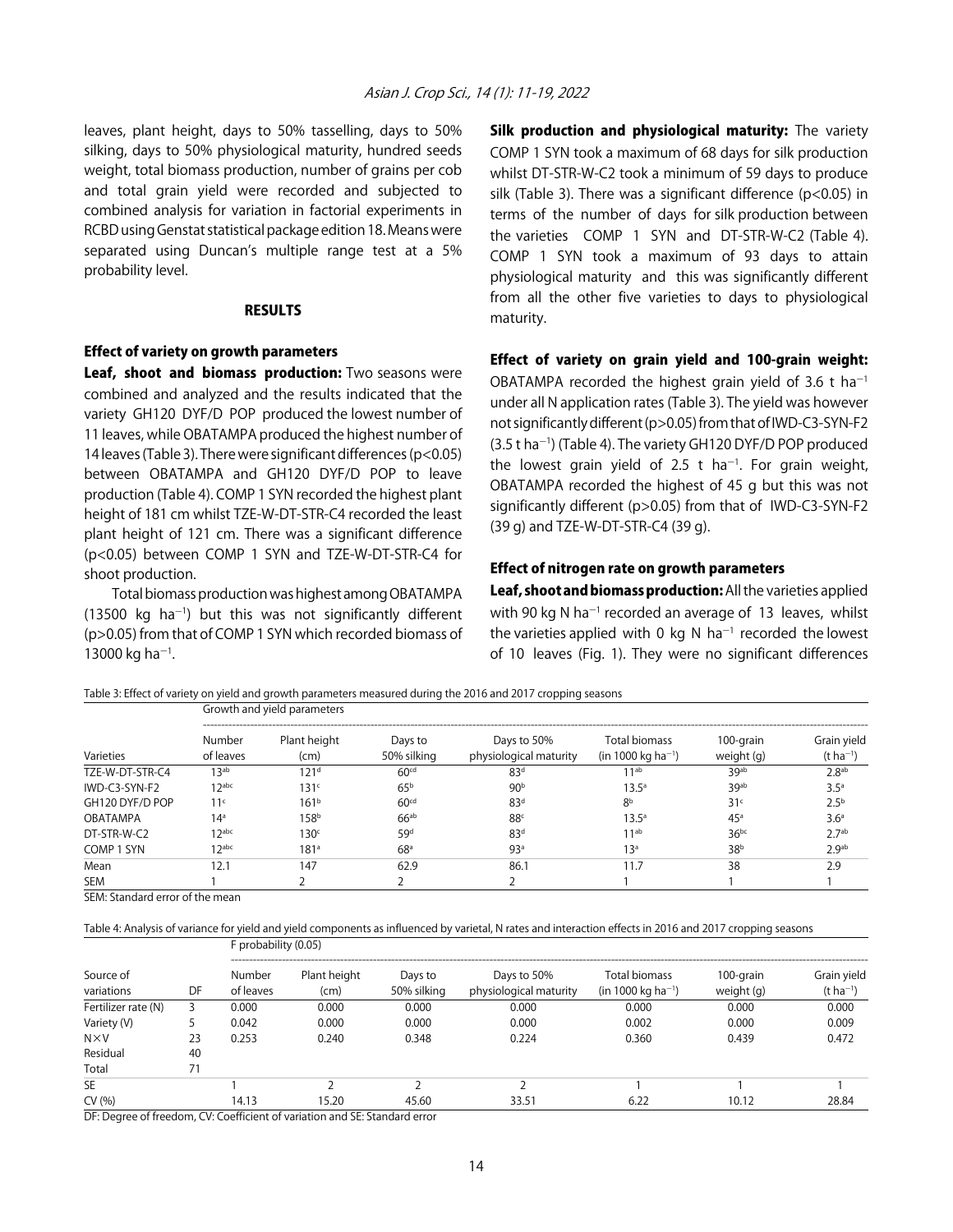Asian J. Crop Sci., 14 (1): 11-19, 2022









( $p > 0.05$ ) between the 90 kg N ha<sup>-1</sup> application rate and the other application rates (60 and 120 kg N ha<sup>-1</sup>) to leaf production (Table 4).

The control plants applied with 0 kg N ha<sup>-1</sup> recorded the lowest biomass yield of 7500 kg ha $^{-1}$ , whilst the varieties applied with 120  $kg$  N ha<sup>-1</sup> recorded the highest biomass yield (15000 kg ha $^{-1}$ ) (Fig. 2). They were significant differences ( $p$ <0.05) between the plants applied with 120 kg N ha<sup>-1</sup> rate and 0 and 60 kg N ha<sup>-1</sup> rate (Table 4) to biomass production. However, biomass production was significantly similar among plants applied with 120 and 90 kg N ha<sup>-1</sup>.

Silk production and physiological maturity: The control plants applied with 0 kg N ha<sup>-1</sup> recorded the highest number



Fig. 3: Effect of N rate on days to 50% silking of maize grown under four fertilizer rates







of 65 days for 50% silking, whilst the varieties applied with 120 kg N ha $^{-1}$  recorded the lowest of 58 days for silking (Fig. 3). They were a significant difference (p<0.05) between the 120 kg N ha<sup>-1</sup> application rate and that of 0, 60 and 90  $kg$  N ha<sup>-1</sup> application rates to days to silk production (Table 4). The varieties applied with 90 kg N ha<sup>-1</sup> took a maximum of 85 days to attain physiological maturity. However, this was not significantly different (p>0.05) from the days taken to attain physiological maturity by plants applied with N rates of 0 and 120 kg ha<sup>-1</sup> (Fig. 4).

#### Effect of nitrogen rate on yield and yield components

Grain production per cob: All the varieties applied with 120 kg N ha<sup>-1</sup> recorded a maximum of 500 grains per cob,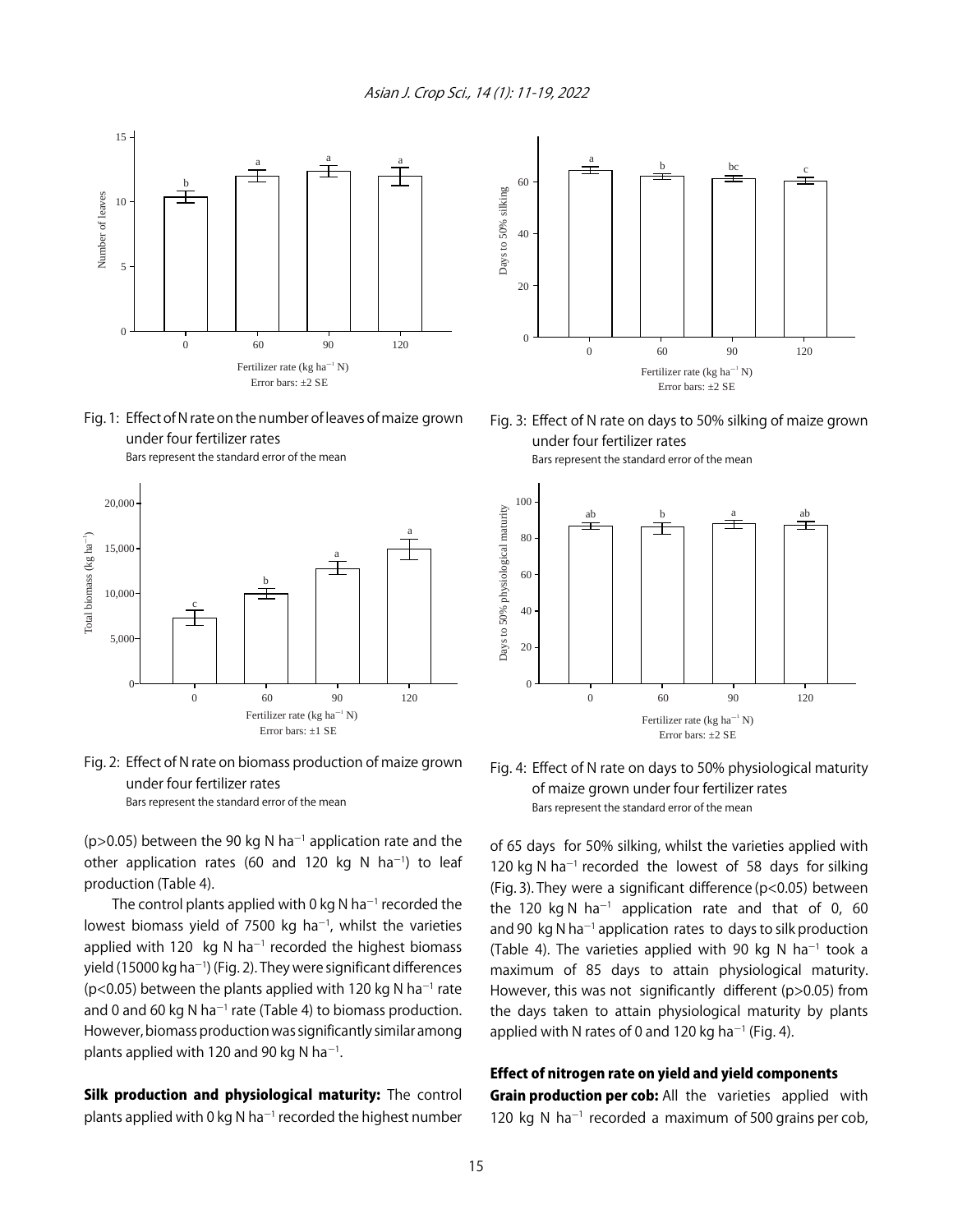

Fig. 5: Effect of N rate on maximum grain production per cob of maize varieties grown under four fertilizer rates Bars represent the standard error of the mean



Fig. 6: Effect of N rate on grain yield of maize grown under four fertilizer rates

Bars represent the standard error of the mean

whilst the varieties applied with 0 kg N ha<sup>-1</sup> recorded a minimum of 310 grains per cob (Fig. 5). They were no significant differences (p>0.05) between the 120 kg N ha<sup>-1</sup> application rate and the other application rates of 60 and 90  $kg \text{ N}$  ha<sup>-1</sup> to grain production per cob (Table 4).

Grain yield: Plants applied with 120 kg N ha<sup>-1</sup> recorded the highest grain yield of  $4$  t ha<sup>-1</sup>, whilst the control plants applied with 0 kg N ha<sup>-1</sup> recorded the lowest grain yield of 1.3 t  $ha^{-1}$  (Fig. 6). They were, however, no significant differences (p>0.05) between the 120 and 90 kg N ha<sup>-1</sup> application rates to grain production (Table 4).

### DISCUSSION

From the study, varieties applied with 90 kg N ha<sup>-1</sup> was not significantly different from 0 and 120 kg ha<sup>-1</sup> to days taken to attain physiological maturity and this might occur as a result of non-effective utilization of nitrogen by plants that received 120 kg N ha<sup>-1</sup>. Erratic rainfall distribution and the amount could have considerably influenced the response of maize to nitrogen application. This is because the rain might have caused runoff and leaching of applied nitrogen.

Nitrogen utilization efficiency in maize production is estimated at 33%, due to loss of N fertilizer from leaching below the root zone, denitrification and soil- and plantderived volatilization<sup>18</sup>. The inherent genetic factors could have also caused the uniformity of days to attaining physiological maturity among the maize varieties. This observation confirms the findings of researchers<sup>19</sup>, who reported that maize varieties have a specific growth cycle. Genetic variability in growth and development exists among different maize cultivars<sup>20</sup> and this might have contributed to the differences in the observed number of days to 50% physiological maturity.

Silking and physiological maturity were earlier among DT-STR-W-C2, TZE-W-DT-STR-C4 and GH120 DYF/D POP but delayed among COMP 1 SYN and OBATAMPA for all nitrogen application rates. Possibly the different varieties DT-STR-W-C2, TZE-W-DT-STR-C4 and GH120 DYF/D POP had a relatively high nitrogen use efficiency relative to the other varieties resulting in an earlier production of silk. This result is supported by the previous studies<sup>21</sup>. It is also revealed that maize cultivars had significant differences in days to 50% silking and physiological maturity<sup>22</sup>. The variation in maturity periods could be a result of both genetic and environmental factors. The studies of different authors<sup>23,24</sup> revealed that the growth, development and maturity of maize are directly related to the number of nutrients that are made available to plant during their growth period. Air-dried grain yield was highest among OBATAMPA and IWD-C3-SYN-F2 but lowest among GH120 DYF/D POP. The observed increase in yield with increasing N rates is in agreement with the finding of researchers<sup>25</sup>, who observed that moderate absorption of nitrogen by maize plants tends to increase its net returns. The differences in yield of different varieties may be attributed to the existence of differences in cultivars in terms of their reactions to external factors and utilization of soil and water resources, which also have a significant effect on yield and other agro-morphological parameters<sup>26</sup>.

There have been genetic variability in growth and development among different cultivars of maize<sup>27</sup>. The highest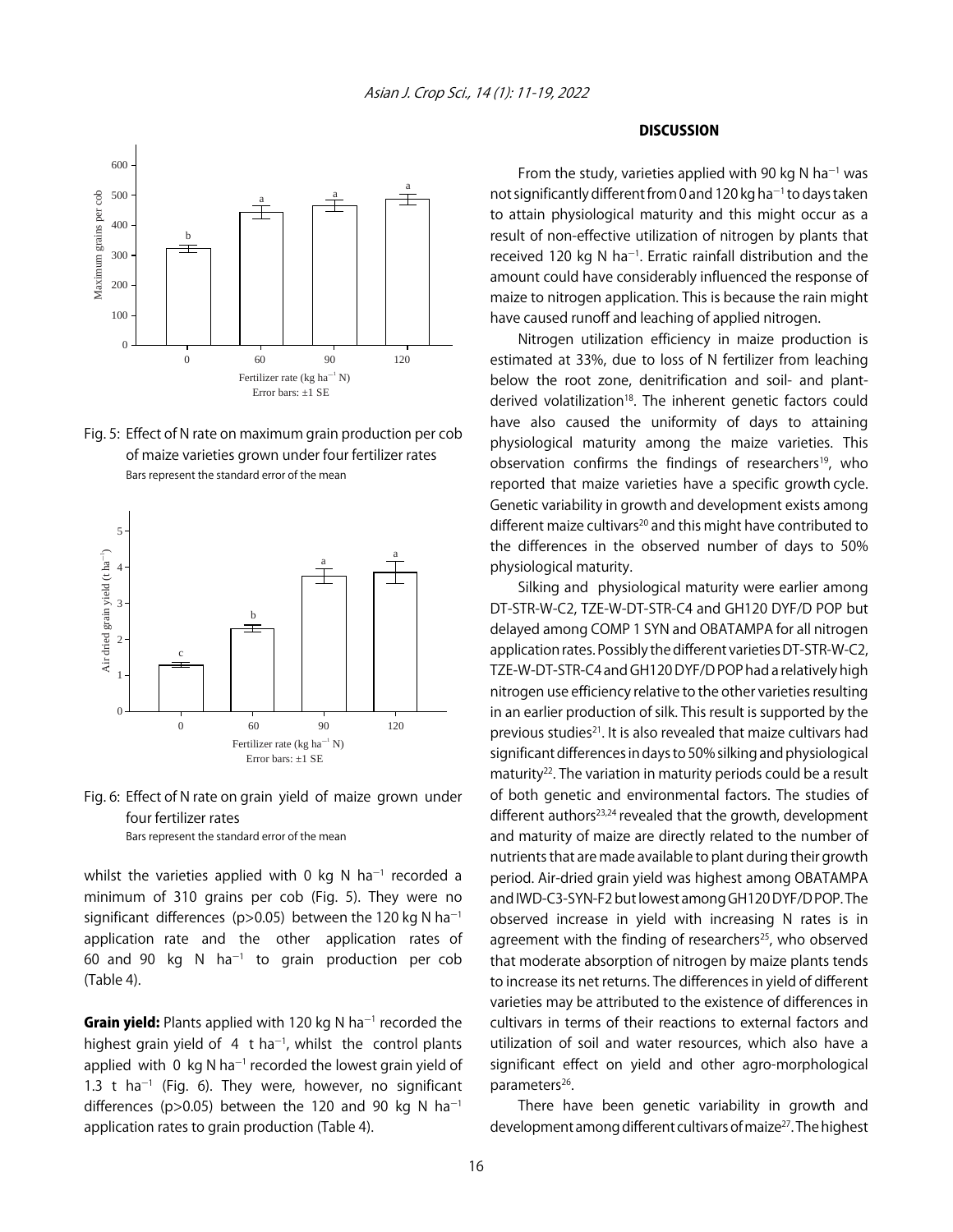number of leaves was recorded by OBATAMPA but that was not significantly different from TZE-W-DT-STR-C4. This may be attributed to the inherent ability of these varieties to generate more leaves. However, GH120 DYF/D POP produced the least number of leaves. The variation in leaf production could have been due to differences in response to different rates of N application. The variation in leaf appearance could also be a result of the crop's inherent ability to efficiently utilize soil resources. Increasing nitrogen fertilizer rate from 0 up to  $250$  kg N ha<sup> $-1$ </sup> significantly increases leaf production among maize plants<sup>28</sup>. IWD-C3-SYN-F2 and OBATAMPA produced the highest biomass but this was not statistically different (p>0.05) from COMP 1 SYN. The lowest biomass production was recorded by GH120 DYF/D POP. A significant disparity has been observed in genotypes to biomass production<sup>29</sup>. The insignificant differences in the maximum grains per cob of the varieties are in contrast to the findings of previous studies<sup>30,29</sup>, who observed significant differences in varieties to yield and other agro-morphological traits. Generally, all treatments at  $N>0$  kg ha<sup>-1</sup> significantly produced more grains per cob than the control. The findings are partly in agreement with that of researchers<sup>31,32</sup>, who observed that the number of grains per cob varied with different varieties.

In general, it was observed from the field data that grain yield and yield components produced are related to the variation in N rates. All the varieties applied with 120 kg N ha<sup>-1</sup> recorded relatively higher grain yield and several grains per cob as compared to yields produced at 0, 60 and 90 kg N ha<sup>-1</sup>. Increasing N levels significantly increase grain yield, days to 50% silk emergence, percent grain moisture content at harvest and 1000-seed weight but negatively impacted ear acceptability rating and percent total lodging<sup>33</sup>. Nitrogen is a vital nutrient and a major yield-determining factor required for maize production34. Nitrogen fertilizer levels are significant for grain yield, days to mid-silking, days to mid-anthesis, anthesissilking interval, plant height, ear height, open tip, cob aspects, dry stover weight, cob length and grain depth at nitrogen levels of 0, 45 and 90 kg N ha<sup> $-135$ </sup>. This may be due to adequate nitrogen in combination with P and K which greatly influenced the vegetative growth of the plant. The observed trend in cob weight confirms the results of the previous study<sup>26</sup>, who observed significant differences in cob weight among different genotypes and at different N rates. Differences arise as a result of the difference in the genetic composition of the cultivars which also influence their responses to the external environment. On the contrary, no significant differences have been observed in cob weight for different varieties<sup>30</sup>. Different N levels also produced significant differences in empty cob weight. The results are supported by the findings of researchers<sup>22</sup>, who reported that grains per cob increased with increasing levels of NPK fertilizers. The highest number of grains per cob was recorded at 120 kg N ha<sup>-1</sup> across all the 6 genotypes used in the study.

Varieties such as OBATAMPA and IWD-C3-SYN-F2 and nitrogen application rates of 90 kg N ha<sup>-1</sup> are the recommended varieties and N application rates, respectively, for farmers in the Guinea Savannah agroecology of Ghana.

#### **CONCLUSION**

The study was conducted to examine the varietal response of maize to different nitrogen fertilizer application rates. The varieties OBATAMPA and IWD-C3-SYN-F2 produced the best results regarding grain yield, total biomass, leaf and shoot production. All the varieties applied with 120 and 90 kg N ha $^{-1}$  recorded relatively higher grain yield and growth parameters as compared to 0 and 60 kg N ha<sup>-1</sup>. The cultivation of OBATAMPA and IWD-C3-SYN-F2 will result in increased grain yield. The application of 90 kg ha<sup>-1</sup> N will also result in increased grain production.

#### SIGNIFICANCE STATEMENT

This study discovered that the type of maize variety and nitrogen fertilizer rate used by farmers for production influences maize grain yield in the Savannah Agroecology of Ghana. The use of low yielding varieties, coupled with an inappropriate nitrogen application rate is the major cause of the continuous low yield of maize in northern Ghana. Through this study, the researcher had discovered that the use of varieties such OBATAMPA and IWD-C3-SYN-F2 and the application of 90 kg ha<sup>-1</sup> N will result in increased maize productivity in Northern Ghana.

#### ACKNOWLEDGMENTS

The author does acknowledge the critical comments and scientific inputs made by all researchers of the Department of Agronomy, University for Development Studies, Tamale, the CSIR-Savanna Agricultural Research Institute, Nyankpala as well as the Millar Institute for Transdisciplinary and Development Studies, Bolgatanga.

#### **REFERENCES**

1. Ram, H.H., 2011. Crop Breeding and Biotechnology. Kalyani Publishers, Ludhiana, India, Pages: 733.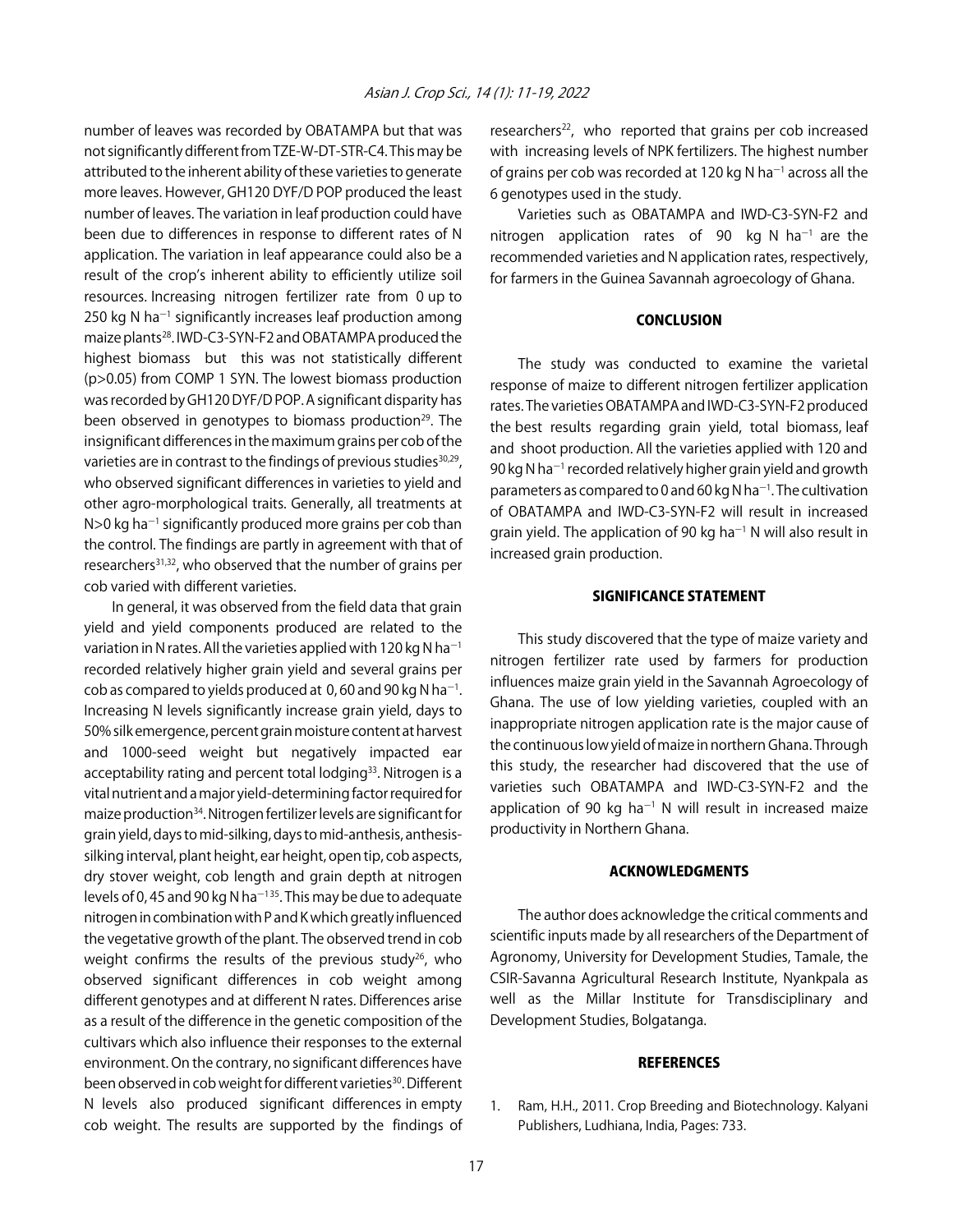- 2. Dzomeku, I.K., O. Illiasu, P.T. Birteeb, S. Obanyi and T. Wood, 2016. Role of residual organic materials on productivity of Zea mays L. for sustainable soil fertility restoration in the guinea savannah zone, Ghana. Curr. Agric. Res. J., 4: 131-142.
- 3. Hatfield, J.L. and C. Dold, 2019. Water-use efficiency: Advances and challenges in a changing climate. Front. Plant Sci., Vol. 10. 10.3389/fpls.2019.00103.
- 4. Ranum, P., J.P. Pena-Rosas and M.N. Garcia-Casal, 2014. Global maize production, utilization and consumption. Ann. N.Y. Acad. Sci., 1312: 105-112.
- 5. Fan, M., J. Shen, L. Yuan, R. Jiang, X. Chen, W.J. Davies and F. Zhang, 2012. Improving crop productivity and resource use efficiency to ensure food security and environmental quality in China. J. Exp. Bot., 63: 13-24.
- 6. Obeng-Bio, E., M. Bonsu, K. Obeng-Antwi, and R. Akromah, 2002. Establishing the basis for drought tolerance in maize (Zea mays L.) using some secondary traits in the field. Afr. J. Plant Sci., 5: 702-709.
- 7. Abbott, P., 2012. Stabilisation policies in developing countries after the 2007-08 food crisis CABI, Paris, France, ISBN: 9781780641058, Pages: 109.
- 8. Rockström, J., J. Barron and P. Fox, 2003. Water Productivity in Rain-Fed Agriculture: Challenges and Opportunities for Smallholder Farmers in Drought-Prone tropical Agroecosystems. In: Water Productivity in Agriculture: Limits and Opportunities for Improvement, Kijne, J.W., R. Barker and D. Molden (Eds.), CABI., United Kingdom, ISBN-13: 9780851996691, pp: 149-162
- 9. Rusike, J., N.M. Mahungu, S. Jumbo, V.S. Sandifolo and G. Malindi, 2010. Estimating impact of cassava research for development approach on productivity, uptake and food security in Malawi. Food Policy, 35: 98-111.
- 10. Biazin, B. and G. Sterk, 2013. Drought vulnerability drives land-use and land cover changes in the Rift Valley dry lands of Ethiopia. Agric. Ecosyst. Environ., 164: 100-113.
- 11. Kurwakumire, N., R. Chikowo, F. Mtambanengwe, P. Mapfumo, S. Snapp, A. Johnston and S. Zingore, 2014. Maize productivity and nutrient and water use efficiencies across soil fertility domains on smallholder farms in Zimbabwe. Field Crops Res., 164: 136-147.
- 12. Agarwal, B., 2014. Food sovereignty, food security and democratic choice: Critical contradictions, difficult conciliations. J. Peasant Stud., 41: 1247-1268.
- 13. Ismaila, U., A.S. Gana, N.M. Tswanya and D. Dogara, 2010. Cereals production in Nigeria: Problems, constraints and opportunities for betterment. Afri. J. Agric. Res., 5: 1341-1350.
- 14. Simpson, C.E. and J.L. Starr, 2001. Registration of ʻCOAN' peanut. Crop Sci., 41: 918-918.
- 15. Khan, S. and E. Tamer, 2010. Irregular identification, support conditions, and inverse weight estimation. Econometrica, 78: 2021-2042.
- 16. Bhanja, S.K., A.B. Mandal, S.K. Agarwal and S. Majumdar, 2014. Modulation of post-hatch growth and immuno-competence through in ovo injection of limiting amino acids in broiler chickens. Indian J. Anim. Sci., 92: 993-998.
- 17. Lawson, I.Y.D., A. Issahaku, S.K. Acheampong, B. Adams and V. Tuffour, 2013. Time of planting and weed suppression abilities of some legumes intercropped with maize in the Guinea Savanna zone of Ghana. Agric. Biol. J. North Am., 4: 358-363.
- 18. Sindelar, A.J., J.A. Coulter, J.A. Lamb and J.A. Vetsch, 2015. Nitrogen, stover, and tillage management affect nitrogen use efficiency in continuous corn. Agron. J., 107: 843-850.
- 19. Verheye, W. H., 2000. Food production or food aid? an African challenge. Finance Dev., Vol. 37.
- 20. Chouhan, D., S.R. Maloo and D. Singh, 2017. Studies on morphological and molecular diversity in speciality corn (Zea mays L.). Indian J. Agric. Res., 5: 142-148.
- 21. Enujeke, E.C., 2013. Response of grain weight of maize to variety, organic manure and inorganic fertilizer in Asaba area of delta state. Asian J. Agric. Rural Dev., 3: 234-248.
- 22. Hassan, M.R., J.T. Amodu, I.R. Muhammad, G.E. Jokthan and S.B. Abdu et al., 2014. Forage yield and quality of lablab (Lablab purpureus L. sweet) intercropped with maize (Zea mays L.) with flooded irrigation system in the semi-arid zone of Nigeria. J. Agric. Sci., Vol. 6. 10.5539/jas.v6n11p196.
- 23. Fageria, N.K. and V.C. Baligar, 2005. Enhancing nitrogen use efficiency in crop plants. Adv. Agron., 88: 97-185.
- 24. Bationo, A., B. Waswa, A. Abdou, B.V. Bado and M. Bonzi et al., 2012. Overview of Long Term Experiments in Africa. In: Lessons learned from Long-term Soil Fertility Management Experiments in Africa, Bationo A., B. Waswa, J. Kihara, I. Adolwa, B. Vanlauwe and K. Saidou (Eds.), Springer, Cham, Dordrecht, ISBN-13: 978-94-007-2937-7, pp: 1-26.
- 25. Nitisoravut, R. and R. Regmi, 2017. Plant microbial fuel cells: A promising biosystems engineering. Renewable Sustainable Energy Rev., 76: 81-89.
- 26. Fisher, A.C., W.M. Hanemann, M.J. Roberts and W. Schlenker, 2012. The economic impacts of climate change: Evidence from agricultural output and random fluctuations in weather: Comment. Am. Econ. Rev., 102: 3749-3760.
- 27. Duffy, J.E., C.M. Godwin and B.J. Cardinale, 2017. Biodiversity effects in the wild are common and as strong as key drivers of productivity. Nature, 549: 261-264.
- 28. Badr, M.M. and A.S. Authman, 2006. Effect of plant density, organic manure, bio and mineral nitrogen fertilizers on maize growth and yield and soil fertility. Ann. Agri. Sci. Moshtohor, 44: 75-88.
- 29. Anjorin, F.B., 2013. Comparative growth and grain yield response of five maize varieties to nitrogen fertilizer application. Greener J. Agric. Sci., 3: 801-808.